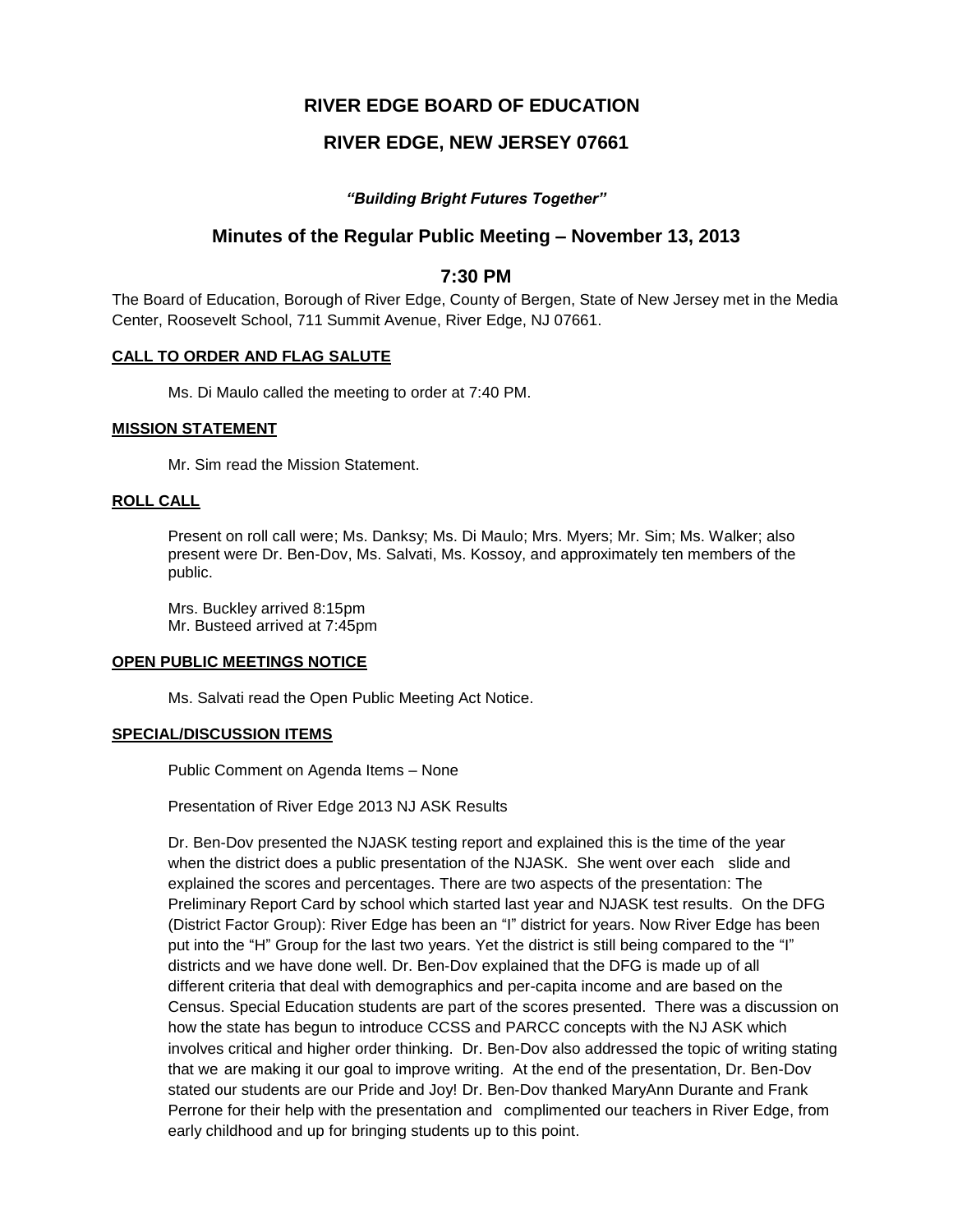## **REPORTS**

## **SUPERINTENDENT**

Dr. Ben-Dov reported on the following:

- Dr. Ben-Dov has read all of the Student Growth Objectives created by the teachers and felt that they were very substantial. The next assessments should be in February and the final ones April. Dr. Ben-Dov complimented the faculty on all the hard work they did on this. Teachers and administrators have started using My Learning Plan when engaging in observations and Dr. Ben-Dov will keep the board members posted on it.
- Dr. Ben-Dov attended and spoke at the Veteran's Day Ceremony on Monday, November 11, 2013 at Memorial Park. It was well attended by parents, as well as a few parents who are also veterans or serve in military duty.
- $\bullet$   $2^{Nd}$  Cup of Coffee was held on Monday, November 11, 2013 at Cherry Hill School. Dr. Ben-Dov stated there was a small audience. She also attended a REEF Meeting the same night. Both meetings were focused and productive with a hope for new volunteers.
- Dr. Ben-Dov attended a Tri-District Meeting on Wednesday, November 6, 2013. The need to train teachers in the new pedagogy and technology was emphasized as well as the efforts we are making to consolidate our approach to grammar and language mechanics.

## **PRINCIPAL**

Ms. Kossoy reported on the following:

- Ms. Kossoy thanked the Student Council President and members for their participation in the Veterans Day celebration.
- Ms. Kossoy held a Tea Party for her parents; thought it went exceptionally well. She feels the communication is open and plans to hold the Tea every month.
- Professional Development Day was greatly appreciated and very productive per teachers.

## **BOARD SECRETARY**

Ms. Salvati reported on the following:

- Ms. Salvati stated the Re-Organization meeting will be January 8, 2014.
- Ms. Salvati reported on the unofficial election results for the Board Seats. The two candidates with the highest number of votes were Paris Myers and Anthony DiBella.
- Our Auditors will do an exit conference on Friday, November 15, 2013.
- Gary Higgins plans to give the Board a report and presentation at the December  $18<sup>th</sup>$  board meeting.
- Ms. Salvati reported that John Lyons (Supervisor of Buildings & Grounds) will attend the next meeting and report on Capital improvements and the budget.
- Ms. Salvati would like to discuss the 2014 Calendar for Board Meetings.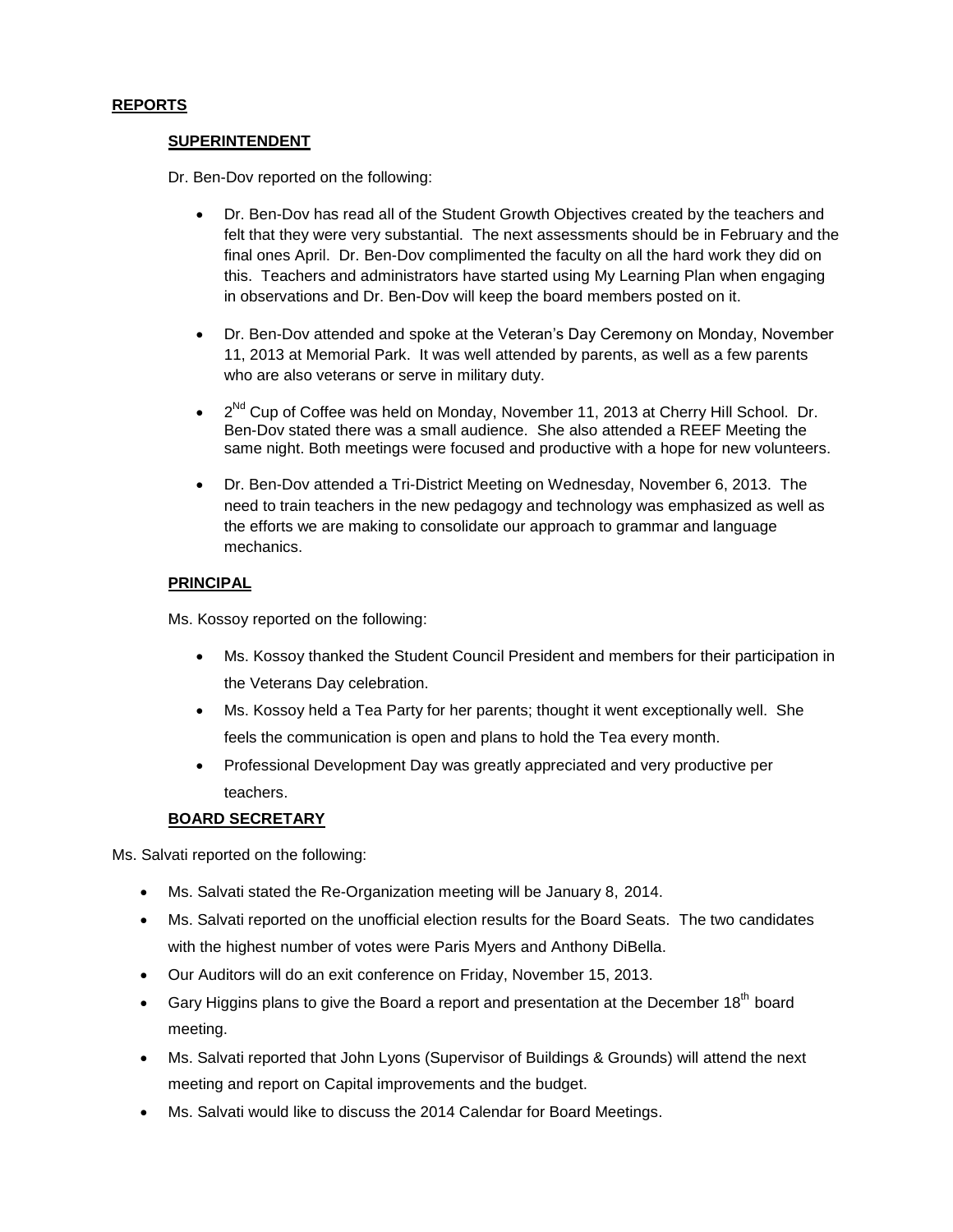#### **PRESIDENT**

Mrs. Di Maulo reported on the following:

- Ms. Di Maulo reported that there will be a summary from Mr. Alfred Annunziata (NJSBA) regarding our District Goals. She said it was very complimentary and positive.
- Ms. Di Maulo asked if the board wanted to do the Board Goals together at the next meeting. The Board agreed to do so.

#### **COMMITTEES**

There were no committees to report on.

#### **MOTIONS TO BE ACTED UPON**

### **ADMINISTRATION/POLICY**

Motion by Ms. Walker

Seconded by Mr. Busteed

- 1. that the Board of Education approves the staff development training as per the schedule for November 2013 including relevant mileage reimbursement. (Addendum)
- 2. that the Board of Education approves the following emergency drills:

| <b>School</b>      | <b>Fire Drills</b> | <b>Security Drills</b>                         |  |
|--------------------|--------------------|------------------------------------------------|--|
| Cherry Hill School | October 8, 2013    | October 30, 2013 Lockdown                      |  |
| Roosevelt School   |                    | October 30, 2013   October 25, 2013 Evacuation |  |

3. that the Board of Education approves the following class trip:

| Date | <b>School</b>         | Grade | <b>Destination</b>           | <b>Cost to District</b> |
|------|-----------------------|-------|------------------------------|-------------------------|
|      | $3/21/14$   Roosevelt | 4     | Ramapo College<br>Mahwah, NJ | \$624.00                |

4. Whereas**,** the Department of Education requires New Jersey School Districts to submit threeyear maintenance plans documenting "required" maintenance activities for each of its public school facilities, and

Whereas**,** all past and planned activities are reasonable to keep school facilities open and safe for use or in their original condition and maintain the validity of their warranties.

Now Therefore Be It Resolved**,** that the River Edge Board of Education hereby authorizes the school business administrator to submit the attached **Comprehensive Maintenance Plan** and M-1 School Facilities Annual Maintenance Budget Worksheet in compliance with Department of Education requirements.

Ayes: Mrs. Buckley, Mr. Busteed, Ms. Dansky, Ms. Di Maulo, Mrs. Myers, Mr. Sim, Ms. Walker

Nays: None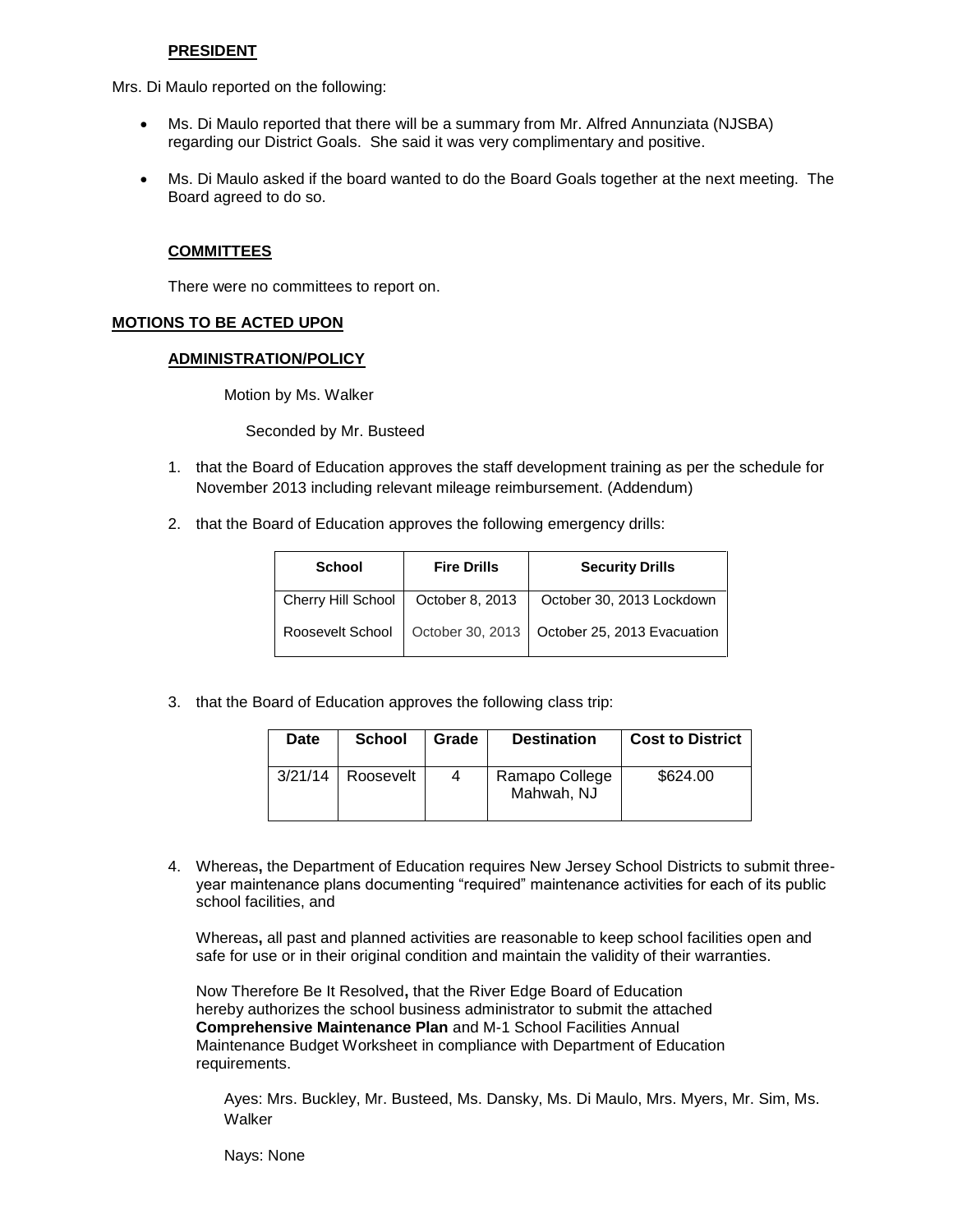## **CURRICULUM/EDUCATION** None

## **BUILDING & GROUNDS**

Motion by Mr. Busteed

Seconded by Mrs. Buckley

## **1. Motion to approve the purchase of natural gas services through the Alliance for Competitive Energy Services "ACES" Bid - Cooperative Pricing System ID#E8801- ACESCPS.**

WHEREAS, the Alliance For Competitive Energy Services (hereinafter referred to as "ACES"), an alliance composed of the New Jersey School Boards Association (hereinafter referred to as "NJSBA"), the New Jersey Association of School Administrators, and the New Jersey Association of School Business Officials, will from time to time during the Effective Period as defined below solicit bids from natural gas suppliers for retail natural gas supply services including interstate transportation to the local natural gas distribution utility company (Natural Gas Supply Services) through an energy aggregation program in which NJSBA will act as Lead Agency of the ACES Cooperative Pricing System #E8801- ACESCPS in accordance with the "Public School Contracts Law", N.J.S.A*.*  18A:18A-1 *et seq.,* and the Electric Discount and Energy Competition Act, N.J.S.A. 48:3-49 *et seq*. ("EDECA") and the regulations promulgated thereunder; and

WHEREAS, the River Edge School District is a Participating member of the ACES Cooperative Pricing System and is eligible thereby to obtain natural gas services for its own use through one or more contracts to be awarded to natural gas suppliers following said bids for natural gas services pursuant to the aggregation program; and

WHEREAS, the Lead Agency will from time to time during the Effective Period (from date of adoption through May, 2018, hereinafter referred to as "Effective Period") issue one or more Requests for Bids for natural gas services on behalf of the ACES Cooperative Pricing System pursuant to the Public School Contracts Law and EDECA; and

WHEREAS, due to significant volatility and the potential for price increases in the wholesale natural gas market, Participating Members will preauthorize the Lead Agency to award contracts for Natural Gas Supply Service in each service territory to one or more natural gas suppliers that submits bids which are reasonably forecasted to provide estimated savings to the Participating Member based upon its previous natural gas usage and utility provided Basic Gas Supply Service rates; and

WHEREAS, the Lead Agency will only award contracts for said Natural Gas Supply Services to natural gas suppliers that submit bids with pricing reasonably estimated to be lower than the utility-provided basic gas supply service; and

WHEREAS, the District agrees to purchase all Natural Gas Supply Services for its own use during the Effective Period through any natural gas supplier(s) awarded a contract, it being understood that the term of any one contract shall be subject to the provisions of Public School Contracts Law; and

WHEREAS, the Lead Agency will notify the Department of Community Affairs' Division of Local Government Services by mail prior to the issuance a Request for Bids for natural gas supply services, with the understanding that if the Division of Local Government Services does not respond within 10 business days, it will be deemed to have approved the issuance of the Request for Bids or the Request for Rebids.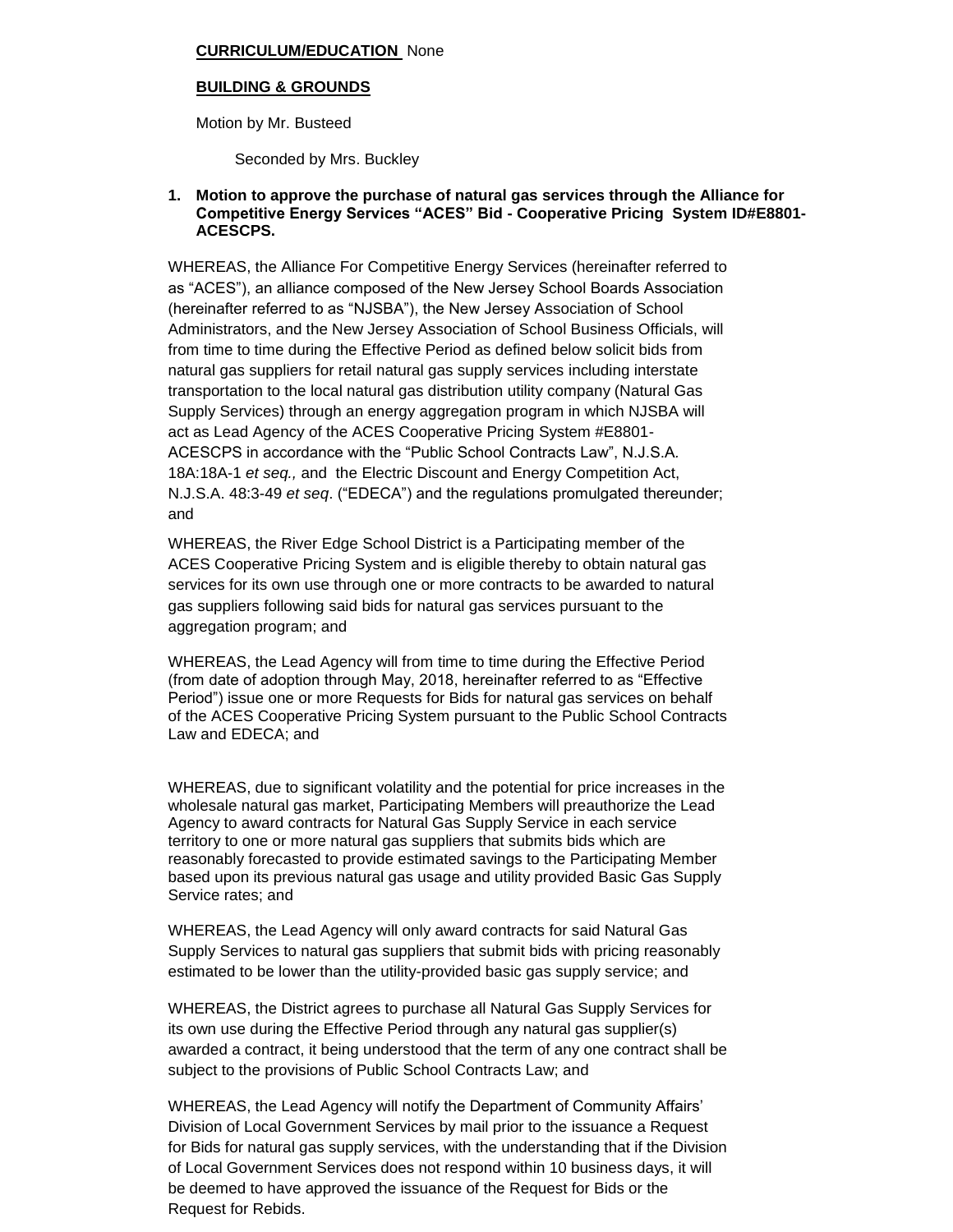NOW, therefore, be it RESOLVED that the District binds itself to the ACES Cooperative Pricing System ##E8801-ACESCPS to purchase all natural gas supply services needed for its own use during the Effective Period from the natural gas supplier or suppliers awarded a contract for natural Gas supply services by the Lead Agency; and, be it

FURTHER RESOLVED that the Lead Agency of the ACES Cooperative Pricing System is hereby authorized to execute a master performance agreement that obligates the district to purchase natural gas at the terms and conditions stated therein with a third-party supplier or suppliers who have been awarded the contract or contracts by the Lead Agency on behalf of the participating members of the ACES Cooperative Pricing System #E8801-ACESCPS (or any CPS number to be assigned in the future), and provided further that all such contracts shall be at prices reasonably forecast and estimated by the Lead Agency to provide savings to the districts relative to the price charged for basic gas supply service by the natural gas public utility that would otherwise provide such service; and, be it

FURTHER RESOLVED that ACES is authorized to continue to bid to obtain natural gas services at any time during the Effective Period on behalf of the ACES Cooperative Pricing System including, for example, a rebid if energy market conditions do not initially lead to a successful bid, on additional dates to be determined by the Lead Agency; and

FURTHER RESOLVED that this Resolution shall take effect immediately upon passage. The authorization provided to the NJSBA pursuant to the Local Public Contracts Laws (N.J.S.A. 40A:11-11(5)), and the Local Public and Public School Contracts Laws Administrative Code (N.J.A.C. 5:34-7.1 et seq.) shall be valid until May, 2018 (the Effective Period) at which time the Cooperative Pricing System will be subject to renewal. Any rescission of this resolution shall not affect any Agreements entered into prior to such rescission or expiration.

## **2. Motion to approve the purchase of electric generation services through the Alliance for Competitive Energy Services "ACES" Bid - Cooperative Pricing System ID#E8801-ACESCPS.**

WHEREAS, the Alliance For Competitive Energy Services (hereinafter referred to as "ACES"), an alliance composed of the New Jersey School Boards Association (hereinafter referred to as "NJSBA"), the New Jersey Association of School Administrators, and the New Jersey Association of School Business Officials, will from time to time during the Effective Period as defined below solicit bids from electric power suppliers for electric generation services through an energy aggregation program in which NJSBA will act as Lead Agency of the ACES Cooperative Pricing System #E8801-ACESCPS in accordance with the "Public School Contracts Law", N.J.S.A. 18A:18A-1 et seq., and the Electric Discount and Energy Competition Act, N.J.S.A. 48:3-49 et seq. ("EDECA") and the regulations promulgated thereunder; and

WHEREAS, the River Edge School District is a Participating member of the ACES Cooperative Pricing System and is eligible thereby to obtain electric generation services for its own use through one or more contracts to be awarded to electric power suppliers following said bids for electric generation services pursuant to the aggregation program; and

WHEREAS, the Lead Agency will from time to time during the Effective Period (from date of adoption through May, 2018 hereinafter referred to as "Effective Period") issue one or more Requests for Bids for electric generation services on behalf of the ACES Cooperative Pricing System pursuant to the Public School Contracts Law and EDECA; and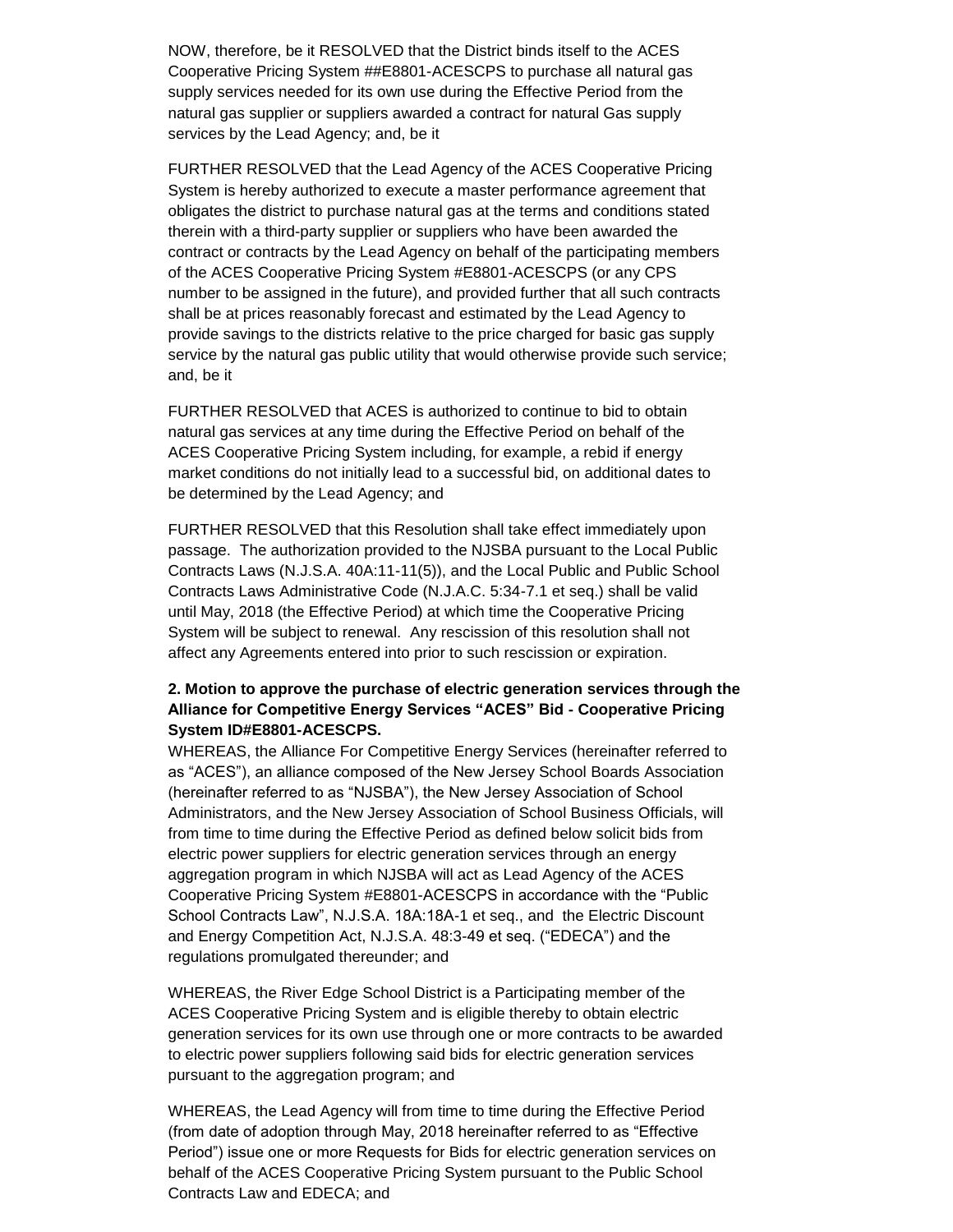WHEREAS, due to significant volatility and the potential for price increases in the wholesale electric market, Participating Members will preauthorize the Lead Agency to award contracts for Electric Generation Service in each service territory to one or more electric power suppliers that submit bids which are reasonably forecasted to provide estimated savings to the Participating Member based upon its previous electric usage and utility provided Basic Generation Service rates; and

WHEREAS, the Lead Agency will only award contracts for said electric generation services to electric power suppliers that submit bids with pricing reasonably estimated to be lower than the utility-provided basic generation service; and

WHEREAS, the District agrees to purchase all electric power needed for its own use (exclusive of on-site electric generation sources) during the Effective Period through any electric power supplier(s) awarded a contract, it being understood that the term of any one contract shall be subject to the provisions of Public School Contracts Law;

WHEREAS, the Lead Agency will notify the Department of Community Affairs' Division of Local Government Services by mail prior to the issuance a Request electric generation services, with the understanding that if the Division of Local Government Services does not respond within 10 business days, it will be deemed to have approved the issuance of the Request for Bids or the Request for Rebids.

NOW, therefore, be it RESOLVED that the District binds itself to the ACES Cooperative Pricing System ##E8801-ACESCPS to purchase all electric power needed for its own use (exclusive of on-site electric generation sources) during the Effective Period from the electric power supplier or suppliers awarded a contract for electric generation services by the Lead Agency; and, be it

FURTHER RESOLVED that the Lead Agency of the ACES Cooperative Pricing System is hereby authorized to execute a master performance agreement that obligates the district to purchase electricity at the terms and conditions stated therein with a third-party supplier or suppliers who have been awarded the contract or contracts by the Lead Agency on behalf of the participating members of the ACES Cooperative Pricing System #E8801-ACESCPS (or any CPS number to be assigned in the future), and provided further that all such contracts shall be at prices reasonably forecast and estimated by the Lead Agency to provide savings to the Districts relative to the price charged for basic generation service by the electric public utility that would otherwise provide such service; and, be it

FURTHER RESOLVED that ACES is authorized to continue to bid to obtain electric generation services at any time during the Effective Period on behalf of the ACES Cooperative Pricing System including, for example, a rebid if energy market conditions do not initially lead to a successful bid, on additional dates to be determined by the Lead Agency; and

FURTHER RESOLVED that this Resolution shall take effect immediately upon passage. The authorization provided to the NJSBA pursuant to the Local Public Contracts Laws (N.J.S.A. 40A:11-11(5)), and the Local Public and Public School Contracts Laws Administrative Code (N.J.A.C. 5:34-7.1 et seq.) shall be valid until May, 2018 (the Effective Period) at which time the Cooperative Pricing System will be subject to renewal. Any rescission or expiration of this resolution shall not affect any Agreements entered into prior to such rescission or expiration.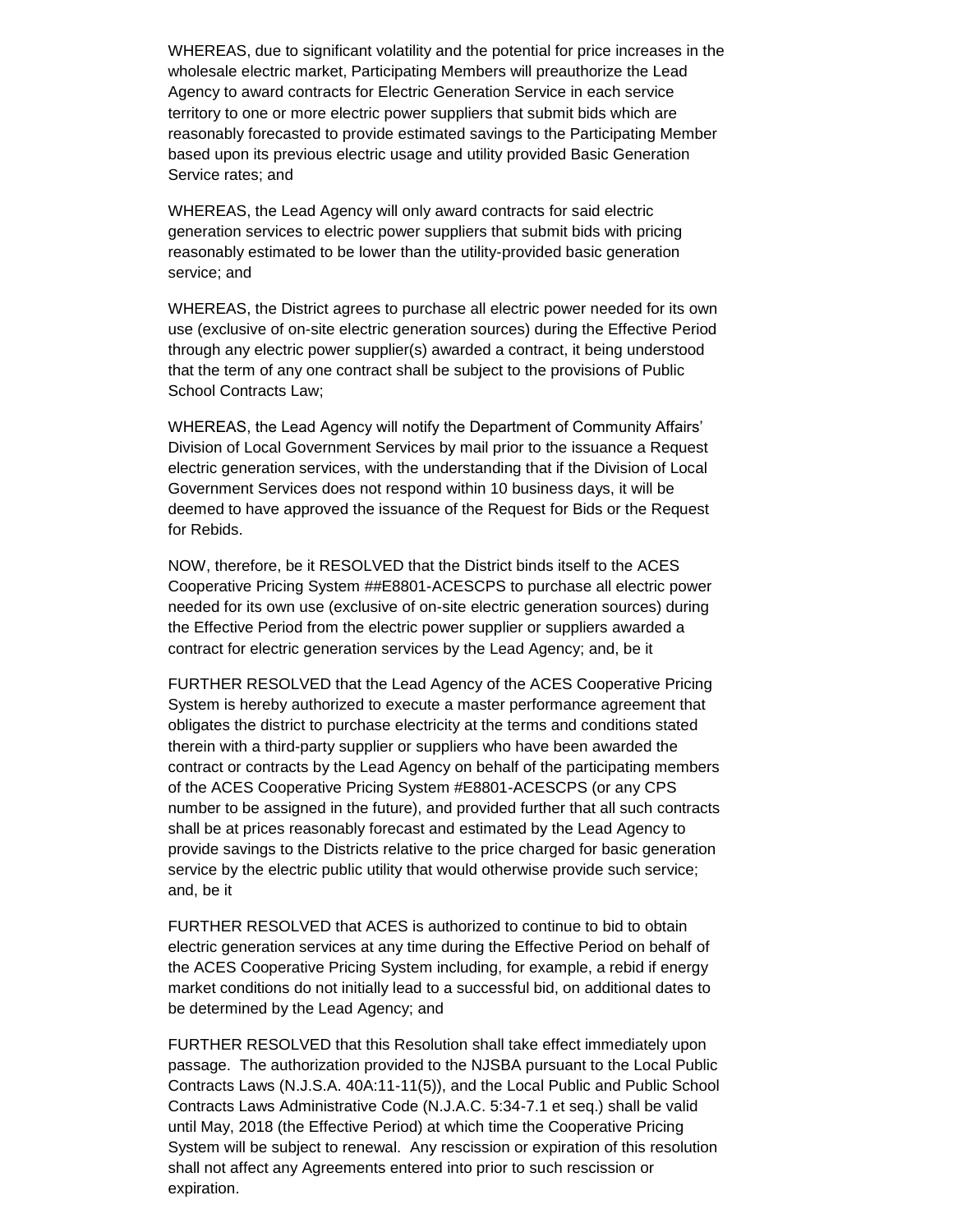Ayes: Mrs. Buckley, Mr. Busteed, Ms. Dansky, Ms. Di Maulo, Mrs. Myers, Mr. Sim, Ms. Walker

Nays: None

## **FINANCE/GRANTS/GIFTS** None

## **PERSONNEL**

Motion by Mrs. Buckley

Seconded by Mr. Sim

- 1. that the Board of Education, with the recommendation of the Superintendent, approve June Karpowich and Stacy Colucci, Co-Editors of the River Edge New, Web-based Publication, as per contractual stipend, for the 2013-2014 school year.
- 2. that the Board of Education, with the recommendation of the Superintendent, approve Donna Cirino, Part-time Aide, starting, November 18, 2013 through June 30, 2014.
- 3. that the Board of Education, with the recommendation of the Superintendent, approve Amy O'Leary, Part-time Lunch Aide, starting, November 14, 2013 through June 30, 2014.
- 4. that the Board of Education, with the recommendation of the Superintendent, approve Cassandra Perez for Extended Child Care Leave from December 2, 2013 through February 2, 2014.
- 5. that the Board of Education, with the recommendation of the Superintendent, approve Melissa Novick, Extended 2nd Grade Leave Replacement Teacher, from December 2, 2013 through February 2, 2014.

Ayes: Mrs. Buckley, Mr. Busteed, Ms. Dansky, Ms. Di Maulo, Mrs. Myers, Mr. Sim, Ms. Walker

Nays: None

## **RIVER EDGE SPECIAL EDUCATION** None

## **REGION V ADMINISTRATION & TRANSPORTATION**

Motion by Mr. Sim

Seconded by Ms. Dansky

- 1. that the Board of Education approve the 2013-2014 Transportation Services Agreement between P.C.E.S.C.(Host) and Region V(Joiner).
- 2. that the Board of Education approve the following Renewal Contracts for S&D **Transportation**

| Route # | Transporter               | <b>Per Diem</b> |
|---------|---------------------------|-----------------|
| 1853    | <b>Chancellor Academy</b> | \$151.38        |
| 1856    | Leonia M.S./Anna Scott    | \$157.72        |

3. that the Board of Education approve the following Bid Contracts for John Leckie Inc.

| Route # | Transporter                | <b>Per Diem</b> |
|---------|----------------------------|-----------------|
| 2039    | Academy at B.C./Hackensack | \$77.77         |